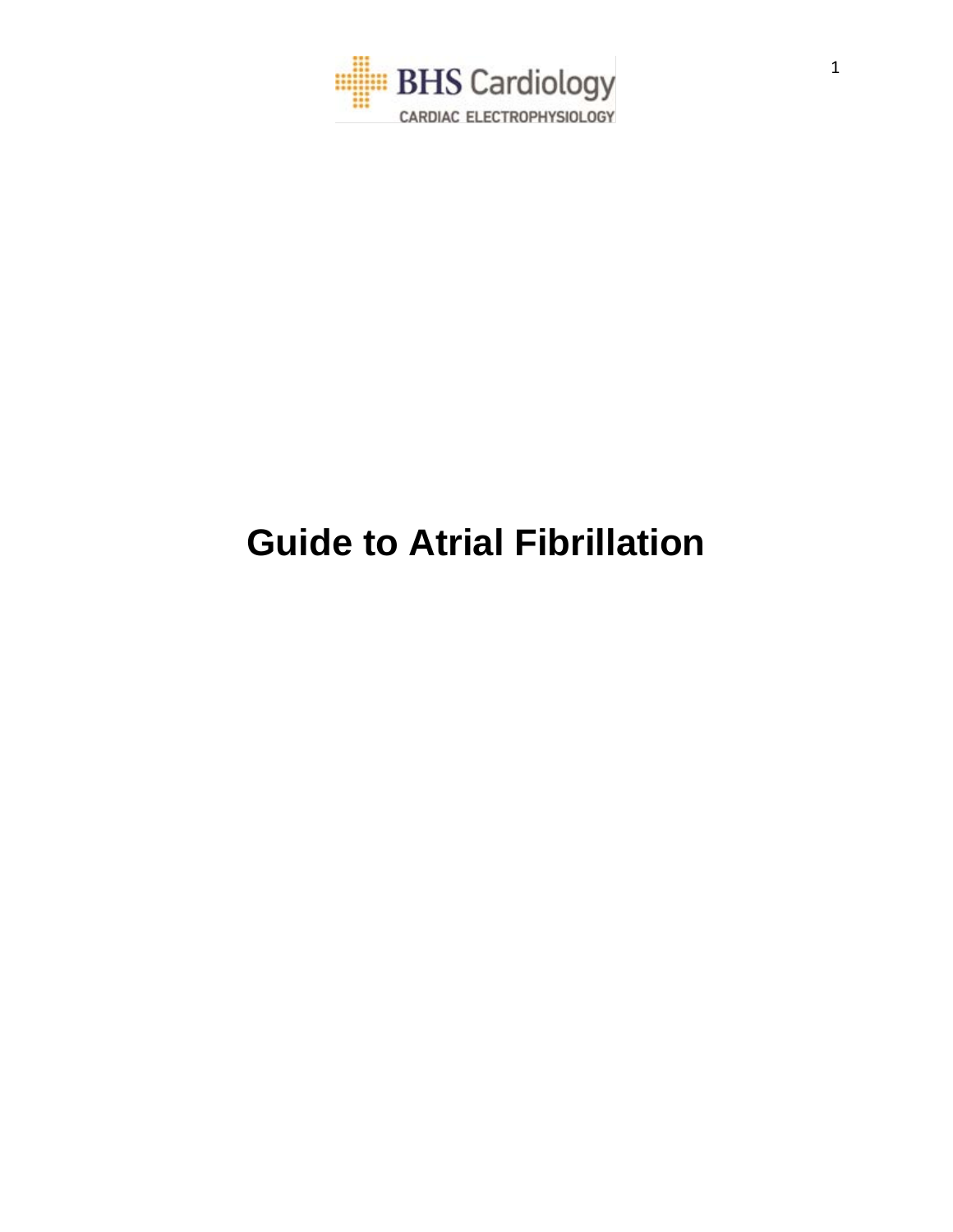

## **A. How does the normal heart work?**

The heart is a pump, and is part of a system which circulates blood around the body to supply oxygen and nutrients to the body tissues. It has 4 key components:

1. A pumping mechanism, which in the case of the heart is a muscle which contracts around a cavity into which blood flows. When the muscle contracts, the cavity is obliterated and the blood is sent elsewhere.

2. valves which are embedded in the muscle and channel the blood efficiently.

3. arteries, which supply the muscle with oxygen and nutrients.

4. an electrical system. Like most pumps, electricity makes the heart go. The brain determines what the body needs, and sends signals to the heart's electrical system via nerves, and the electrical system carries out the task of dictating the pumping rate. The figure below shows the setup of the heart's electrical system.



A normal heartbeat begins with an electrical impulse in the sinoatrial (SA) node, a small bundle of tissue located in the right atrium. The impulse sends out an electrical pulse that causes both atria to contract (squeeze) and move blood into the ventricles. The electrical current then passes through a small bundle of tissue called the atrioventricular (AV) node (the electrical bridge between the upper and lower chambers of the heart), which makes the ventricles squeeze (contract) and release in a steady rhythm. As the chambers relax and contract, they draw blood into the heart and push it back out to the rest of the body. This is what causes the pulse we feel on our wrist or neck. The figure below shows the normal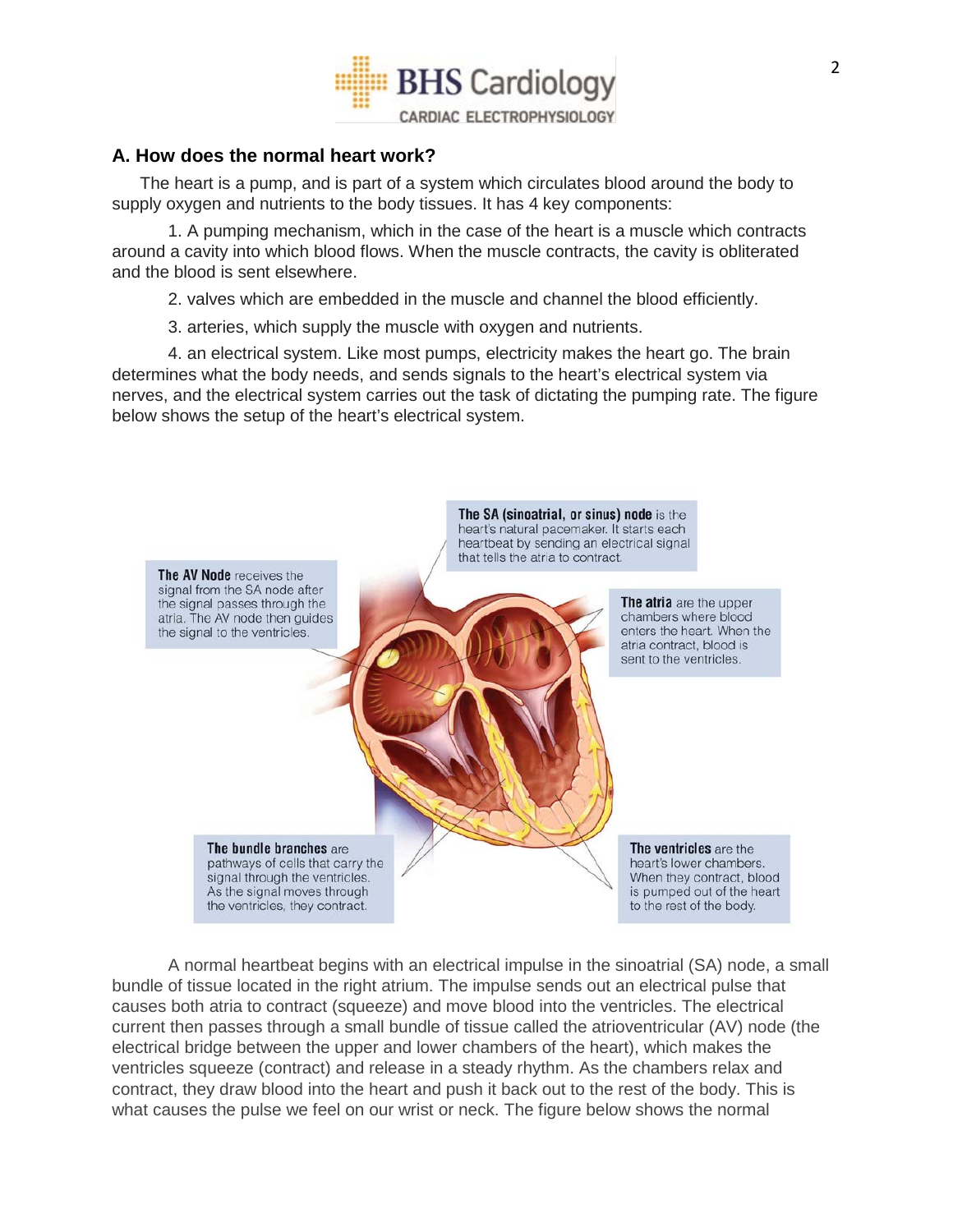

electrical function of the heart. An electrocardiogram, or ECG, is a tool we use to understand what the electrical system is doing at any given time by recording it from electrodes placed on the skin.



# **B. What is Atrial Fibrillation?**

Atrial fibrillation is a disease of the electrical system of the heart. Abnormal heart timing (rhythm), or arrhythmia, is when the heart doesn't beat in a steady or regular pattern. Atrial fibrillation (AF) is one type of arrhythmia. AF occurs when the upper chambers of the heart are driven very rapidly ("fibrillate") by one or more (usually more) "renegade" timers which have awoken. These timers are much faster than the SA node timer, and they send impulses through the AV node to the ventricles, resulting in rapid pumping, which is inefficient and may result in symptoms. The figure below shows this.

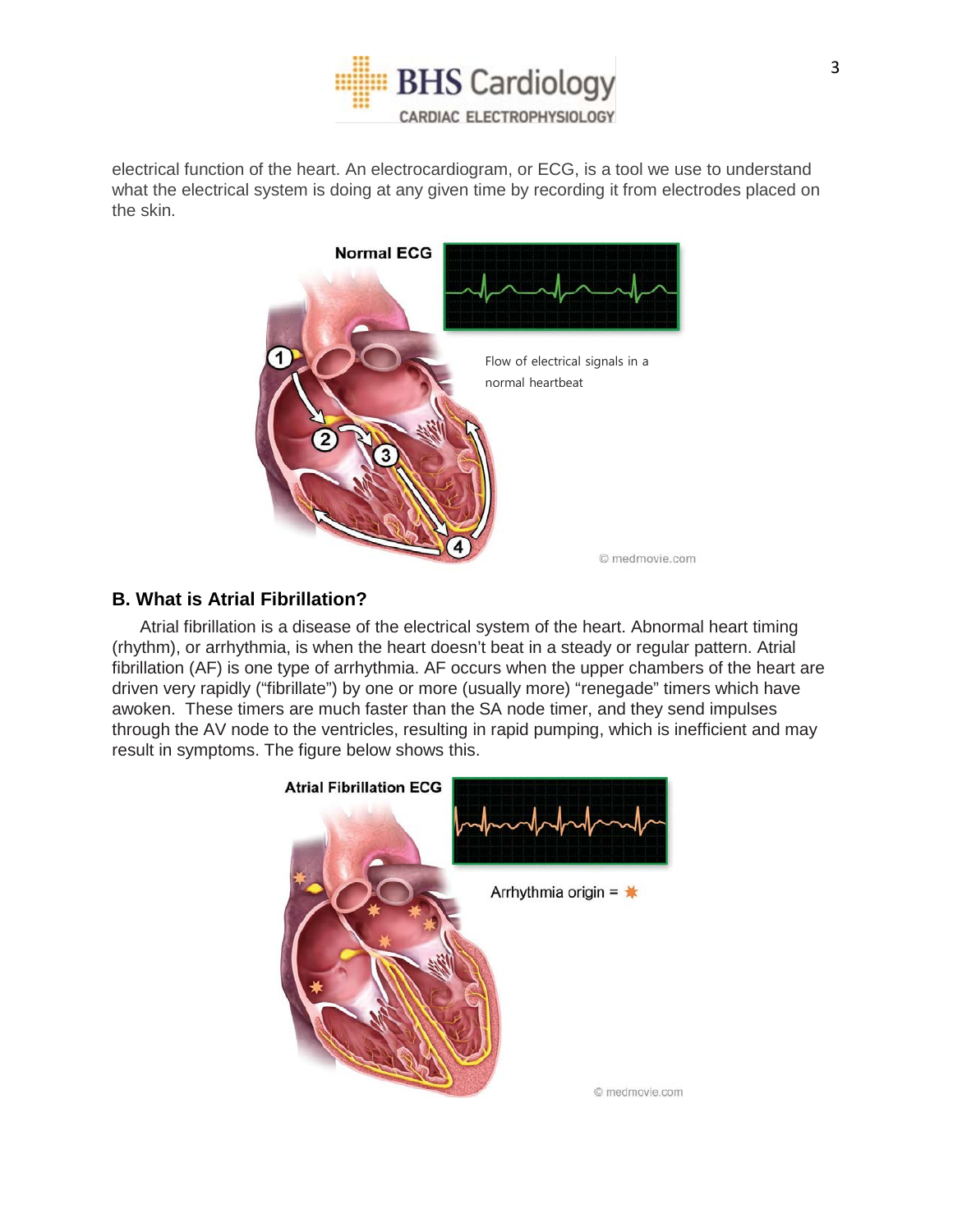

## **C. Types of AF**

AF occurs in one of two patterns:

i. Paroxysmal: refers to AF that comes and goes on its own. The AF may last for seconds, minutes, hours, or even several days before the heart returns to its normal rhythm.

ii. Persistent: refers to AF which does not stop by itself.

Although AF may be of either pattern when it is first detected, the classic sequence (if left untreated) is paroxysmal first (initially brief episodes which are few and far between, with gradual march over time - which may be years), eventually progressing to persistent. We do not know why this progression occurs, but it is likely explained in part by the factors which caused the AF to occur in the first place (see section F below).

## **D. Symptoms of AF**

The symptoms caused by AF are varied between people, and may quality and/or severity over time for a given person. Some people with AF can tell immediately, whereas others are less aware. Some people have no symptoms. In such patients, AF is often first discovered accidentally, for example during a routine physical, preoperative testing for a nonheart related procedure, or when they present with a complication related to AF such as stroke (see below). This is why detection of AF is so important. Reasons for the absence of symptoms vary, but it is reasonable to think of the heart as part of a circulation system. Many patients are gifted with "slack" in this system, which can cover for inefficiency in one of its components. Symptoms caused by AF may include:

- Feeling tired or lacking energy.
- Shortness of breath, usually when exerting.
- Experiencing racing, pounding, or fluttering in the chest.
- Difficulty in performing usual activities.
- Experiencing pain, pressure, tightness, or discomfort in the chest.
- Dizziness, lightheadedness, or fainting
- Increased frequency of urination.

## **E. How is AF diagnosed?**

There are several tests that may be done when someone may have an arrhythmia. Your doctor may order some or all of these tests, depending on the situation:

- Electrocardiogram (ECG): An ECG is a snapshot of your heart's electrical activity. It is often performed in a doctor's office. Stickers (electrodes) are attached to your chest, arms, and legs. These electrodes measure the rate and rhythm of your heart. An ECG is commonly used to diagnose AF (see figures above).

- Ambulatory electrocardiographic monitor: this can be thought of as a portable ECG machine which you wear for an extended period, typically 1-30 days,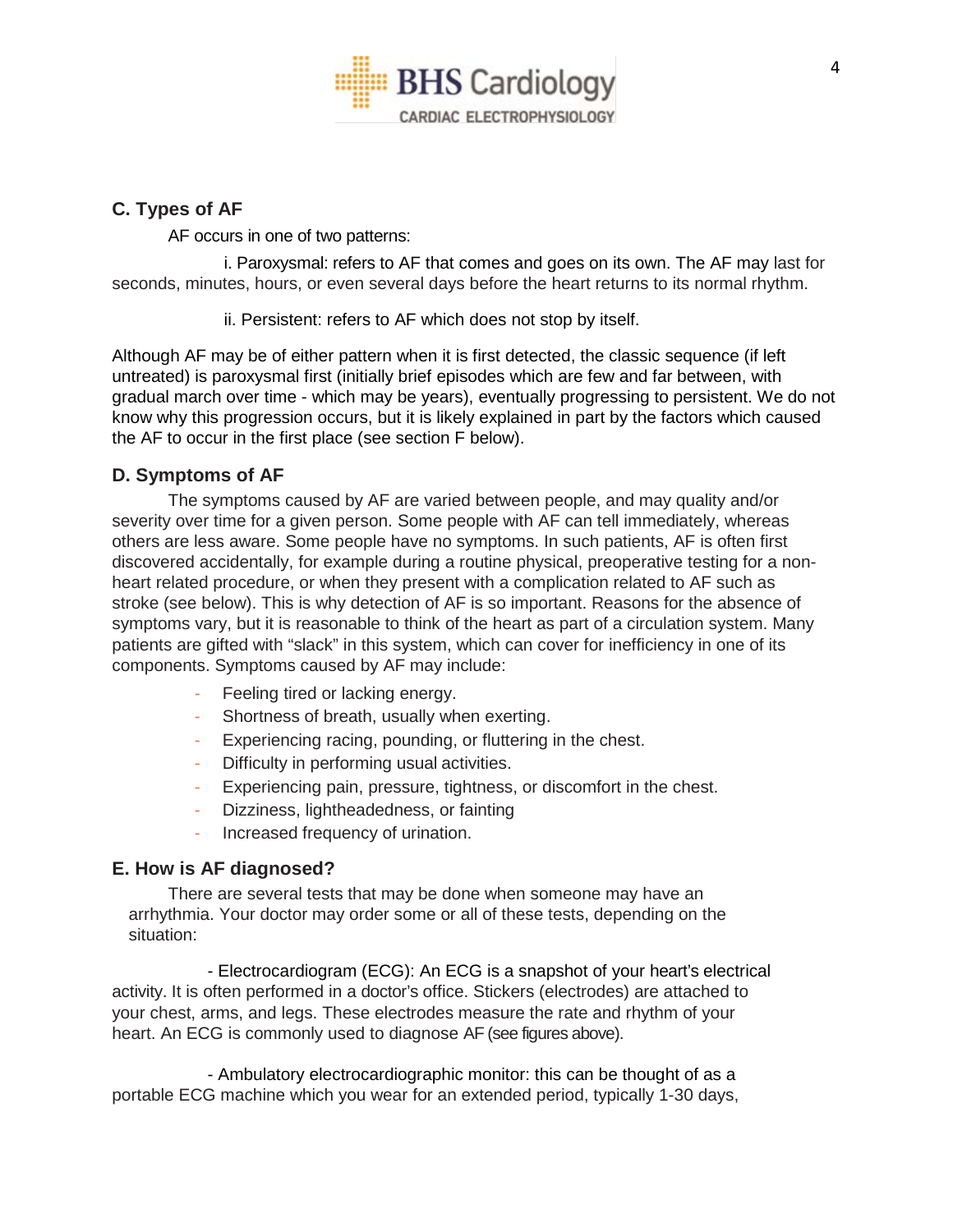

during which your heart rhythm is monitored continuously. Stickers (electrodes) are placed on your chest and are then connected to a small recording machine that is usually worn around the waist (see figure below). This technology may make sense for patients whose AF is intermittent, does not cause symptoms, or in whom the relationship between symptoms and rhythm unclear.



- Implantable electrocardiographic monitoring device (IEMD): on occasion, much longer-term electrocardiographic monitoring may be necessary, for which the ambulatory electrocardiographic monitoring device is not tolerable. IEMDs are small devices (size of a matchstick) that continuously record the heart's rhythm, and are implanted under the skin in the chest area (see figure below). The device transmits your heart rhythm wirelessly to a small tabletop receiving unit in your home. Data are transmitted to a monitoring center that shares the information with your doctor. The battery in the IEMD typically lasts three or more years.

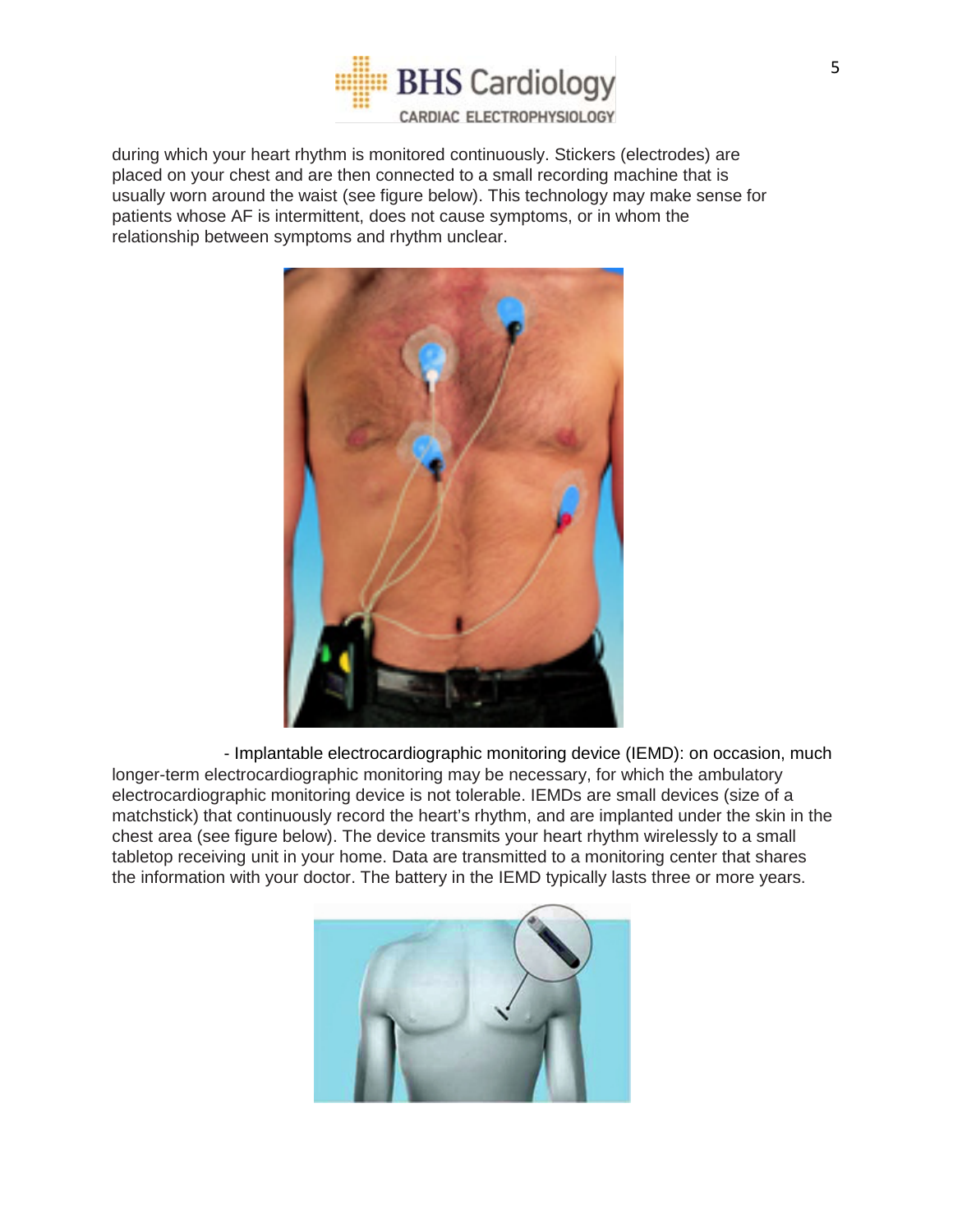

## **F. Why do I have AF?**

AF is the most common type of arrhythmia. There are approximately 2.3 million people in the United States who have AF, with 160,000 new cases diagnosed every year. As for many diseases, age is a key risk factor of AF, and it is rare before age 40. Genes do play a role, and some patients with AF are aware of parents or siblings with the disease. However, BY FAR THE LARGEST role is played by personal choices which, when taken together, we call "lifestyle." At any age, the following lifestyle elements will make AF more likely to occur (and progress):

- 1. Eating foods other than whole fruits, whole vegetables, whole grains, nuts, and seeds.
- 2. Not being fit (not exercising).
- 3. Inadequate or poor quality sleep.
- 4. Poor peace of mind.
- 5. Using tobacco or nicotine products.
- 6. Drinking alcohol to excess (more than 2 drinks per day)

We will return to lifestyle again below, because it is absolutely crucial that you understand its importance, regardless of which treatments you choose to deal with your AF.

#### **G. What does AF bring to the table?**

This is a two-part story, and BOTH are equally important:

PART 1: Implications of the diagnosis. Like many other "chronic" diseases such as high blood pressure, diabetes, sleep apnea, arthritis, erectile dysfunction, and depression, AF is a warning that you have taken a shortcut from the aging path we all walk, which eventually results in frailty and, hopefully soon afterwards, death. The shortcut will have you arrive at frailty at a younger age, and on the way place you at risk for medical catastrophe (eg. heart attack, cancer, dementia). Such catastrophes may be lethal, but are typically not, and when combined with frailty make many affected persons wish for death. The ONLY way to get off this road is to optimize personal choices (see F above). Treatment of AF will NOT get you off this road.

PART 2: The issues surrounding treatment. There are several issues which must be understood:

1. Although studies of patients with AF consistently show that people die sooner than if they did not have AF, we do not believe that it is the AF that kills. Rather, as noted above, we believe that it is the medical catastrophes which AF predicts which do the dirty work. Thus, AF is itself not life threatening.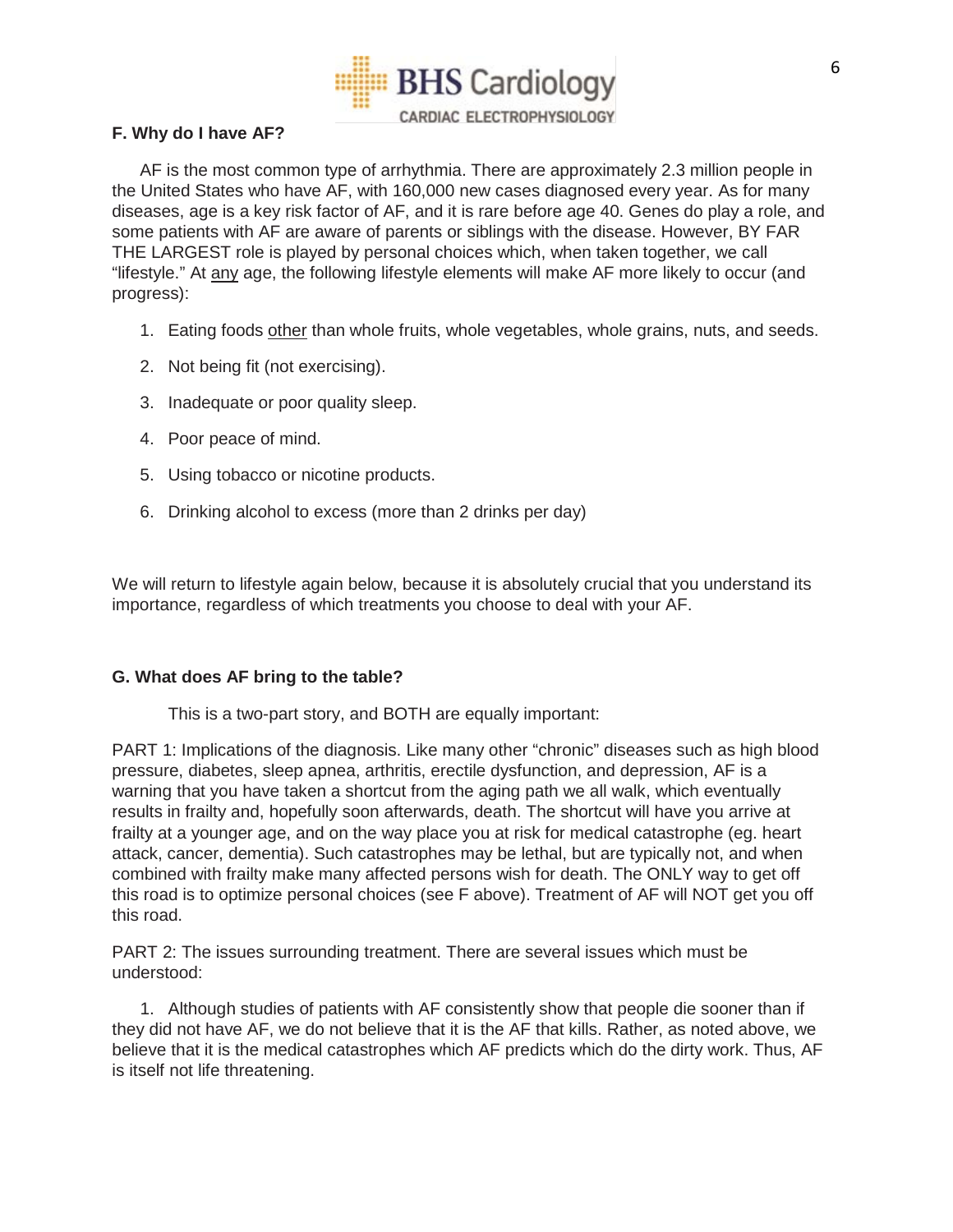

2. Although AF may occasionally weaken the ventricles, placing one t risk for a problem which doctors unfortunately call "heart failure," this is not typical.

3. Stroke: it is clear that people with AF have a higher rate of stroke than people without AF. The term "stroke" means damage to the brain caused by a problem with its blood supply, including blocked or burst blood vessels. In association with AF, the problem is blood vessel blockage, often caused by blood clots which are prone to form in the fibrillating atria and then travel from there via the ventricles and to the brain. Strokes caused by AF are typically devastating – either lethal or leaving the victim with a life-changing (often ruining) disability.

4. Diminished life quality: although symptoms caused by AF are the prime determinants of the degree to which it diminishes your quality of life, other factors also apply:

- a. Impact of drugs used to treat AF, including risks, side-effects, costs, and inconveniences.
- b. Other, more personal, factors which you feel are relevant.

#### **H. What are the goals of treatment of AF?**

1. Teaching you that AF is often the "canary in the coal mine," or a warning of bad things in the years ahead. The ONLY way to decrease the likelihood of such things is by optimizing your personal choices (see section F above). Treating AF will NOT decrease the likelihood of bad things.

2. Minimizing the likelihood of AF causing or contributing to heart failure: as noted above, AF does not typically cause heart failure. When it does, it is because AF is driving the ventricles too quickly and for prolonged periods of time. As will be discussed below, ways to prevent this include slowing the ability of the AV node to conduct the renegade impulses or restoring normal rhythm.

3. Minimizing your risk of stroke: it turns out that several age, gender and medical history items, when taken together, give us an idea of stroke risk associated with AF in patients like you. It is important for you to understand that this measurement does not give us personalized information, just information on average risk in people like you. We utilize a scoring system called "CHADS-VASC," in which points are assigned for a number of items: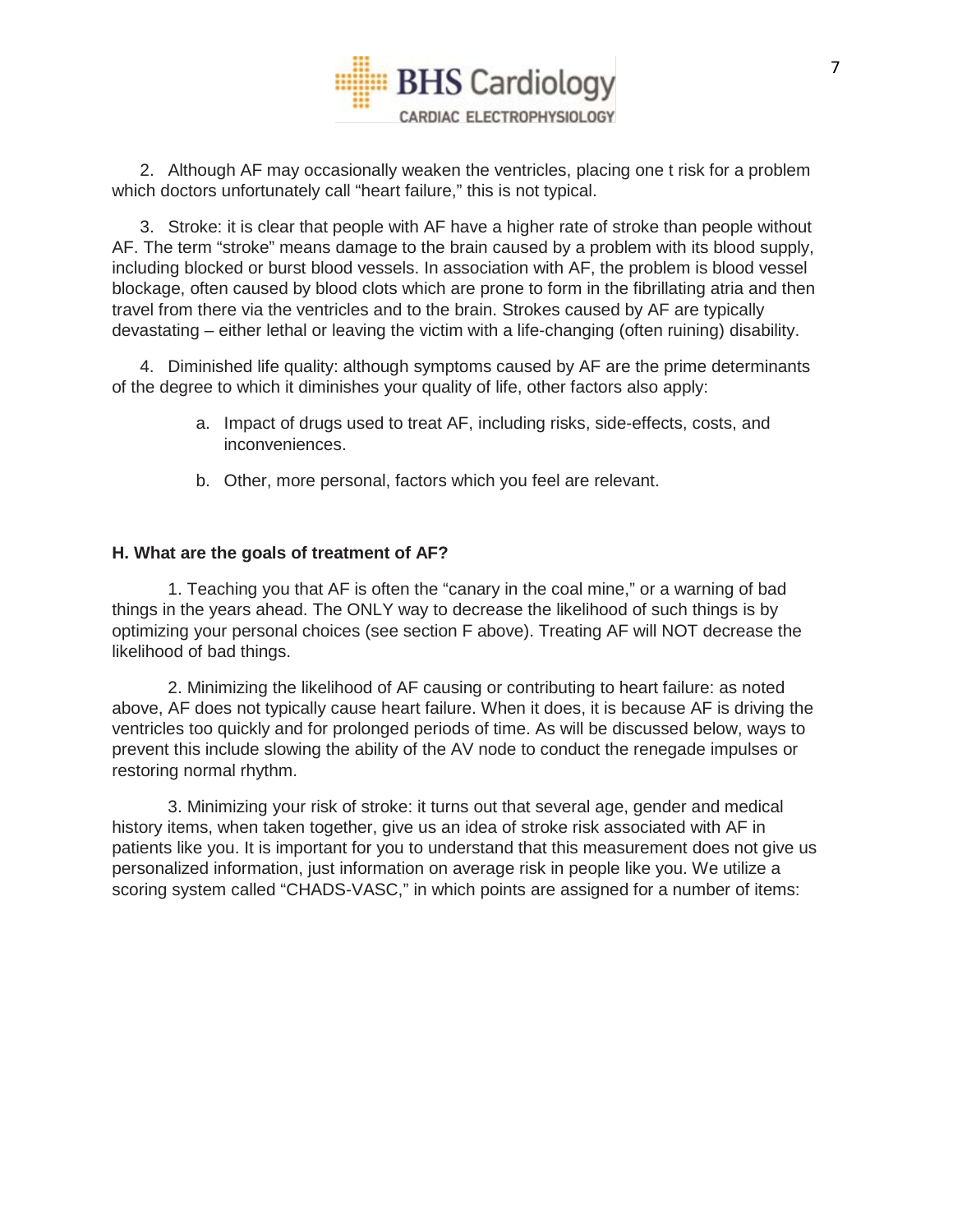

| CHA <sub>2</sub> DS <sub>2</sub> -VASc Risk Criteria             | Points        |
|------------------------------------------------------------------|---------------|
| <b>Congestive Heart Failure</b>                                  | 1             |
| Hypertension (high blood pressure)                               | 1             |
| Age $> 75$ Years                                                 | $\mathcal{P}$ |
| Diabetes Mellitus                                                | 1             |
| Prior stroke or mini stroke<br>("transient ischemic attack")     | $\mathcal{P}$ |
| <b>Peripheral Vascular Disease</b><br>or Coronary Artery Disease | 1             |
| Age 65-74 Years                                                  | 1             |
| Sex Category (i.e., Female Sex)                                  |               |

The higher your point total, the higher your risk of stroke in the setting of AF. Based on this system, your doctor may recommend a "blood thinning" medication, also called an "anticoagulant" medication. These medications are make it harder for your blood to clot, and work to prevent clot formation in the fibrillating atrium (above). There are several different such medicines, including warfarin (Coumadin®), dabigatran (Pradaxa®), apixaban (Eliquis®), and rivaroxaban (Xarelto®). Although also technically blood thinners, aspirin and clopidogrel (Plavix®) are typically inadequate to prevent stroke due to atrial fibrillation.

Although anticoagulants are good at preventing stroke, they increase the risk of excess bleeding, which may be dangerous and, on occasion, life-threatening. Before starting on these drugs you, with information and advice from your doctor(s), must carefully weigh whether the potential benefits of anticoagulants outweigh their potential risks.

You may wonder whether restoring and maintaining normal rhythm will also prevent stroke associated with AF, and the answer is we don't know. Although the decision to take anticoagulants will always be yours alone, for patients at significant risk for stroke we typically advise continuation of anticoagulant drugs even if we think we have been successful in restoring normal rhythm.

For some patients, anticoagulant drugs cannot or should not be used. These are patients who have or are at risk to bleed already. Examples include patients who have experienced significant gastrointestinal bleeding in which the cause cannot be determined or eliminated, patients with prior brain bleeding, or patients who are unsteady on their feet and experience falls. For such patients, another option would be a strategy which specifically targets the region of your heart, called the "left atrial appendage (LAA)." Recall that during AF, blood clots are prone to form in the fibrillating atria. The region where clots typically form is the LAA, a structure which is not needed for normal heart function and we have a number of minimally invasive technologies which can be used to eliminate this structure.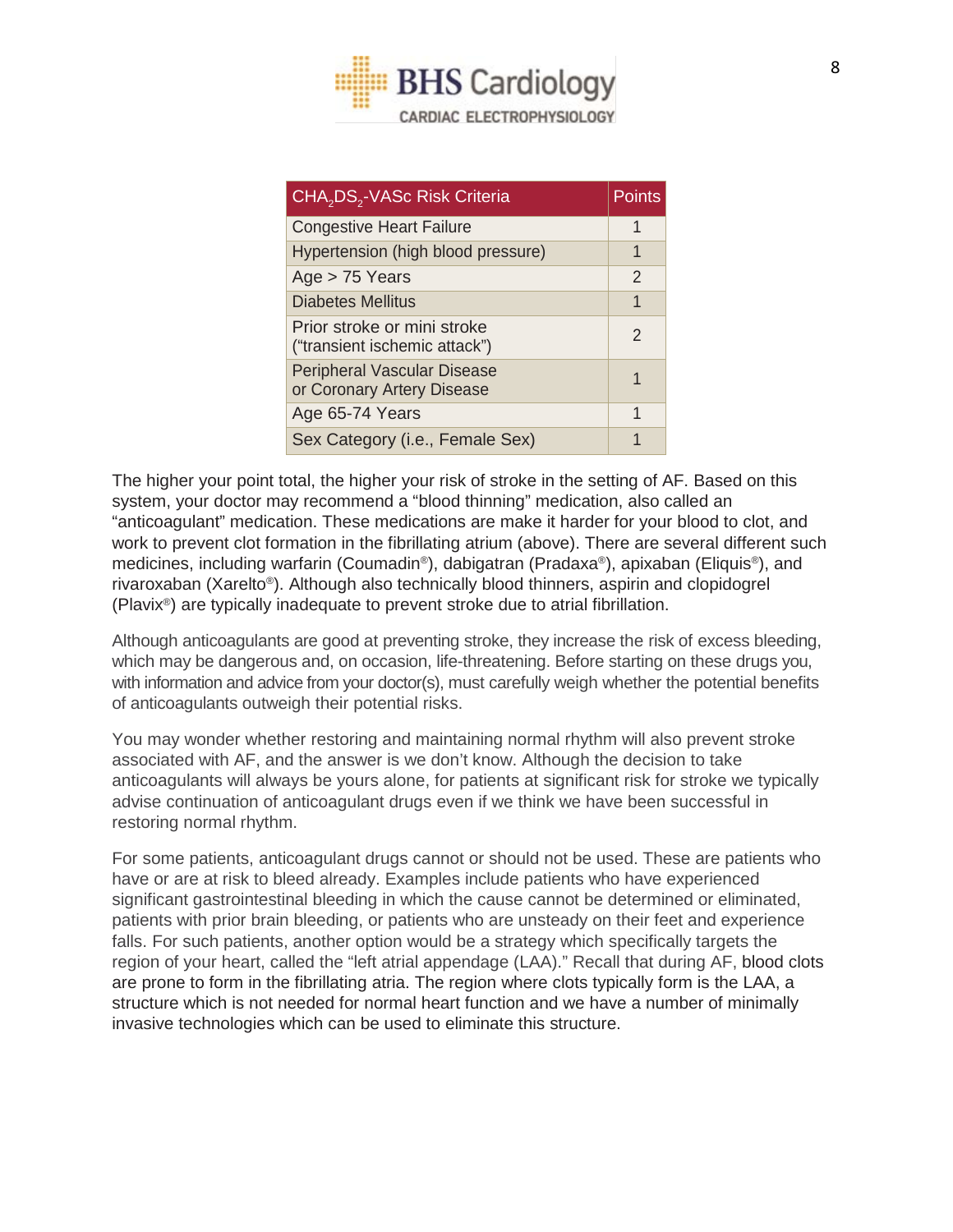

While we are on the topic of stroke, here are the signs or symptoms to be aware of:

- Sudden numbness or weakness of face, arm or leg, especially on one side of the body.
- Sudden confusion, trouble speaking, or understanding.
- Sudden trouble seeing in one or both eyes.
- Sudden trouble walking, dizziness, loss of balance, or coordination.
- Sudden severe headache with no known cause.

If you or a loved one experiences any of these, it is crucial to understand that "time is brain," meaning that the faster that person gets to a hospital, the more likely it is for them to have a good outcome. Typically, this means calling 911.

4. Eliminating or minimizing the negative impact of AF on life quality: this becomes the second key issue (the first being stroke prevention) which should drive your decision making regarding how you wish to have your AF managed. As noted above, we do not have adequate information at this time to be sure that, even if we were to cure your AF, that it would be safe to stop your anticoagulant drug if you are taking one. Thus, in many ways stroke prevention and life quality improvement are separate issues.

Eliminating or minimizing the negative impact of AF on life quality begins with a decision on your part, with input from your doctor(s) who are informed by tests which s/he may perform, as to what aspect(s) of AF cause negative impact. The reason we mention this is that symptoms which may be caused by AF, such as fatigue to shortness of breath, may also be caused by many other things, such that treating the AF will not be of value to them. Conversely, in patients who cannot detect a significant negative impact caused by AF, no treatment may be needed.

There are two general strategies for eliminating or minimizing the negative impact of AF on life quality:

1. Control the rate at which the heart pump is driven by the renegade timers. This "rate control" strategy attempts to slow or eliminate conduction of renegade timing impluses to the ventricle through the AV node (see figure above). There are 2 ways to do this:

A. Slow AV nodal conduction: in this approach, drugs are used which slow conduction of impulses through the AV node. There are a number of drugs which may achieve this, including beta blockers (example: Toprol) and calcium channel blockers (example: Cardizem). This approach is often limited by tolerability, as these drugs often cause side effects such as fatigue, sluggishness, shortness of breath, and depression.

B. Destroy AV nodal conduction: In this approach, the AV node is destroyed by a procedure called ablation, in which a thin wire is temporarily inserted into the heart via a vein in the groin which is accessed with a needle, placed against the AV node, and heated as to destroy the node. This is a painless, very low risk, and rapid procedure. It leaves the ventricles without any electrical input (good or bad), and so in tandem with this approach an artificial timer, called a pacemaker, is inserted (see figure below). The pacemaker provides slow and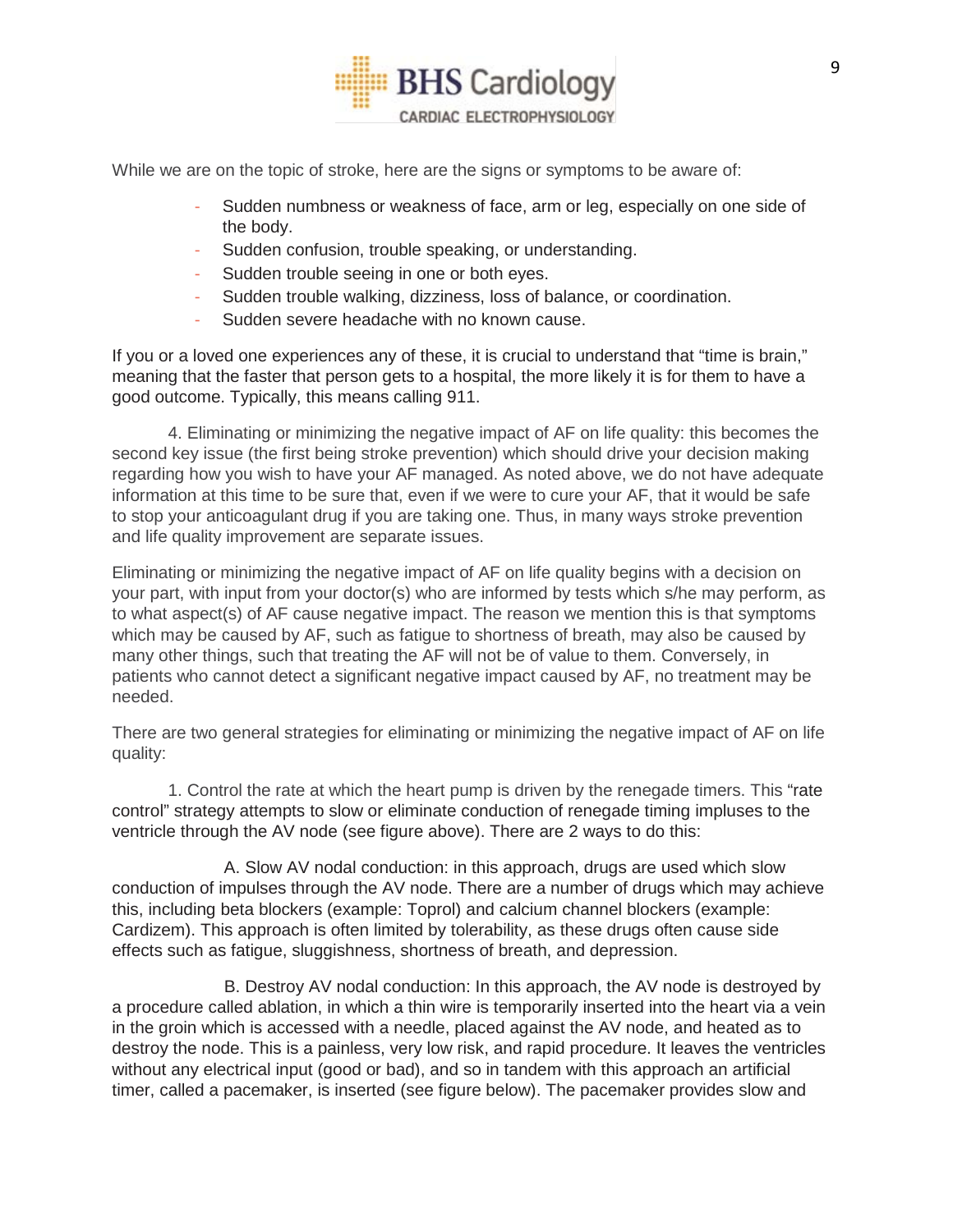

regular beating of your ventricle, akin to your normal timer. It will adjust rate to your level of activity, also akin to your normal timer. Thus, even though the renegade timers may be active in your atrium, you will have no knowledge of it. This approach has the benefit of eliminating drugs used to treat AF. This approach is limited by the fact that you will be rendered deprendent on a pacemaker, which is highly reliable but which in theory may malfunction. If this were to occur the situation could be life-threatening.



© medmovie.com

2. Restore and maintain normal rhythm: this "rhythm control" strategy aims to suppress or destroy the renegade timers and allow your normal timer to resume take back control. There are several ways to do this:

A. Cardioversion: in this treatment, the shock was delivered to the heart, generally via pads which are placed on the front and back of the chest. You are put to sleep briefly, and a shock was delivered between these pads. The shock puts the renegade timers to sleep. It is worth noting that this procedure is often coupled with another procedure called a transesophageal echocardiogram (TEE). In this procedure, a sound wave recording device is passed into the food pipe connecting mouth and stomach (esophagus). The esophagus passes very close to the heart, and allows much clearer pictures than can be taken from the body surface. Certain features of the heart shown on TEE would predict complications from cardioversion, and thus would cause us to delay or cancel the procedure.

Although cardioversion is almost always successful in restoring normal rhythm, it does nothing to keep the renegade timers asleep, and typically they will wake up again at a later time, which may be anywhere from minutes to many months. Thus, as a generality cardioversion is not used as a stand-alone treatment, rather in association with another treatment such as drug or ablation (below).

B. Drugs: there are a handful of drugs, which we call "antiarrhythmics," which may suppress renegade timers without disturbing your normal timer. Such drugs may be prescribed on a continuous or as-needed basis. Discovering whether a drug approach will work for you, and if so which drug, is a trial and error process which will often be initiated in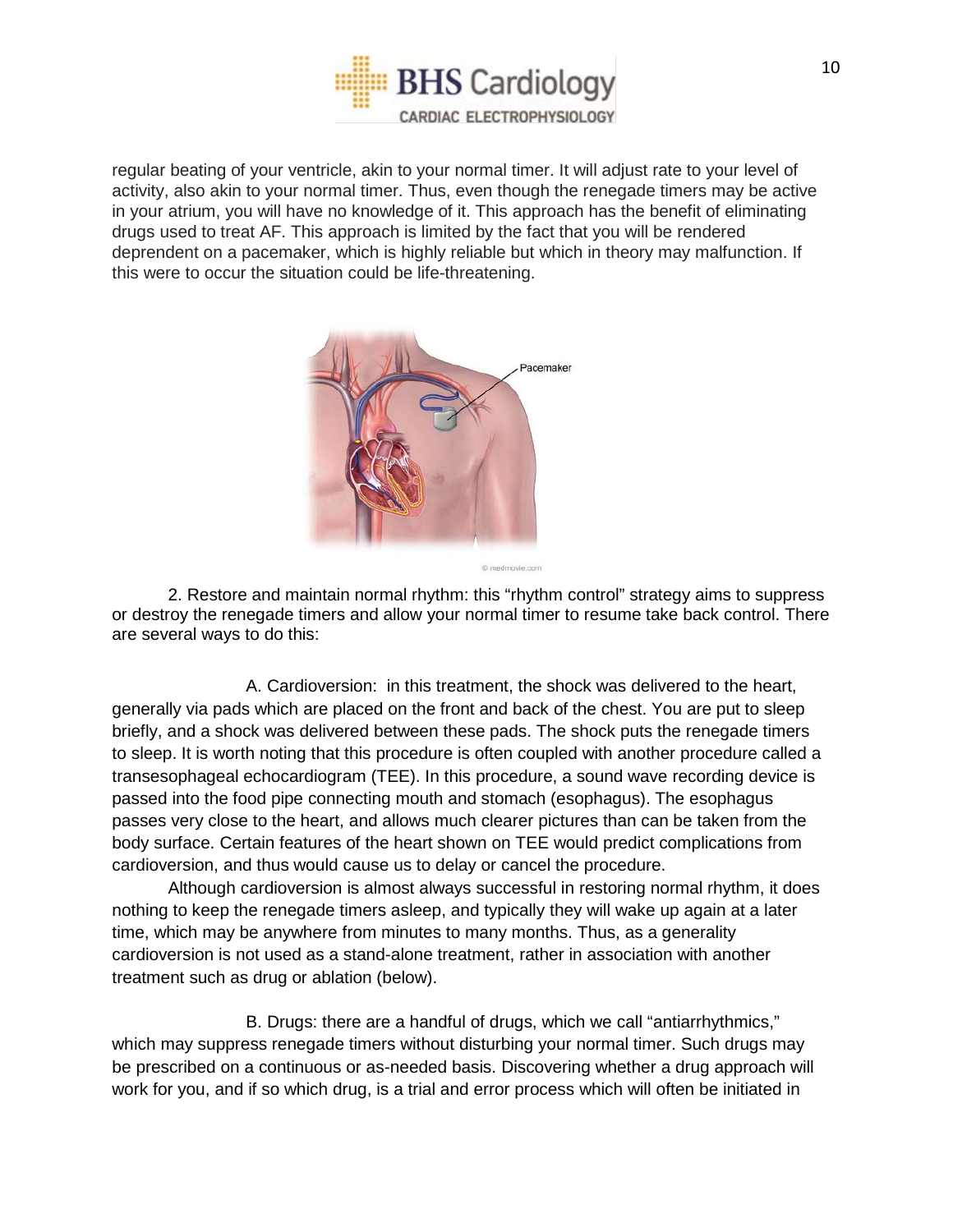

the hospital. We do this because, on occasion, drugs can cause adverse rhythm reactions which can be a threat, and which we will need to be aware of immediately. These reactions are almost always apparent within the first few doses of the drug, and in the hospital your heart rhythm is monitored continuously. This approach is limited by drug inefficacy (does not suppress renegade timers), intolerance (side effects), and/or toxicity (the drug does damage to an organ, which may or may not cause symptoms).

C. Ablation: the term "ablation" means destruction. You have seen the term already, applied to destruction of the AV node as one rate control strategy above. The use of this technique in rhythm control is far more complex, because as opposed to targeting a single discrete region which is always in the same place, ablation with the goal of AF cure must target all renegade timers, of which there may be many and can vary in locations from person to person. There are 2 ways to perform "curative-intent" ablation:

i. Catheter: in this procedure, you are laid on a table and put completely to sleep. Several wires are threaded into your heart via veins, which are accessed in your groin via needles. These wires are touched against the inner walls of your atrium, and extreme heat or cold is passed through them (see figure below). Extreme temperatures destroy the atrial tissue in the region of touch. These regions heal as scar tissue, which has no electrical activity. With luck, the regions which are destroyed are the ones which harbored the renegade timers. This approach is limited by procedural risk (for most people to whom it is offered, approximately 1%) of a serious complication (which may be life-threatening or altering) as well as failure (eg. does not cure you). Recovery time is brief – generally an overnight stay with return to normal function quickly thereafter. In some patients, it may make sense to do the procedure more than once.